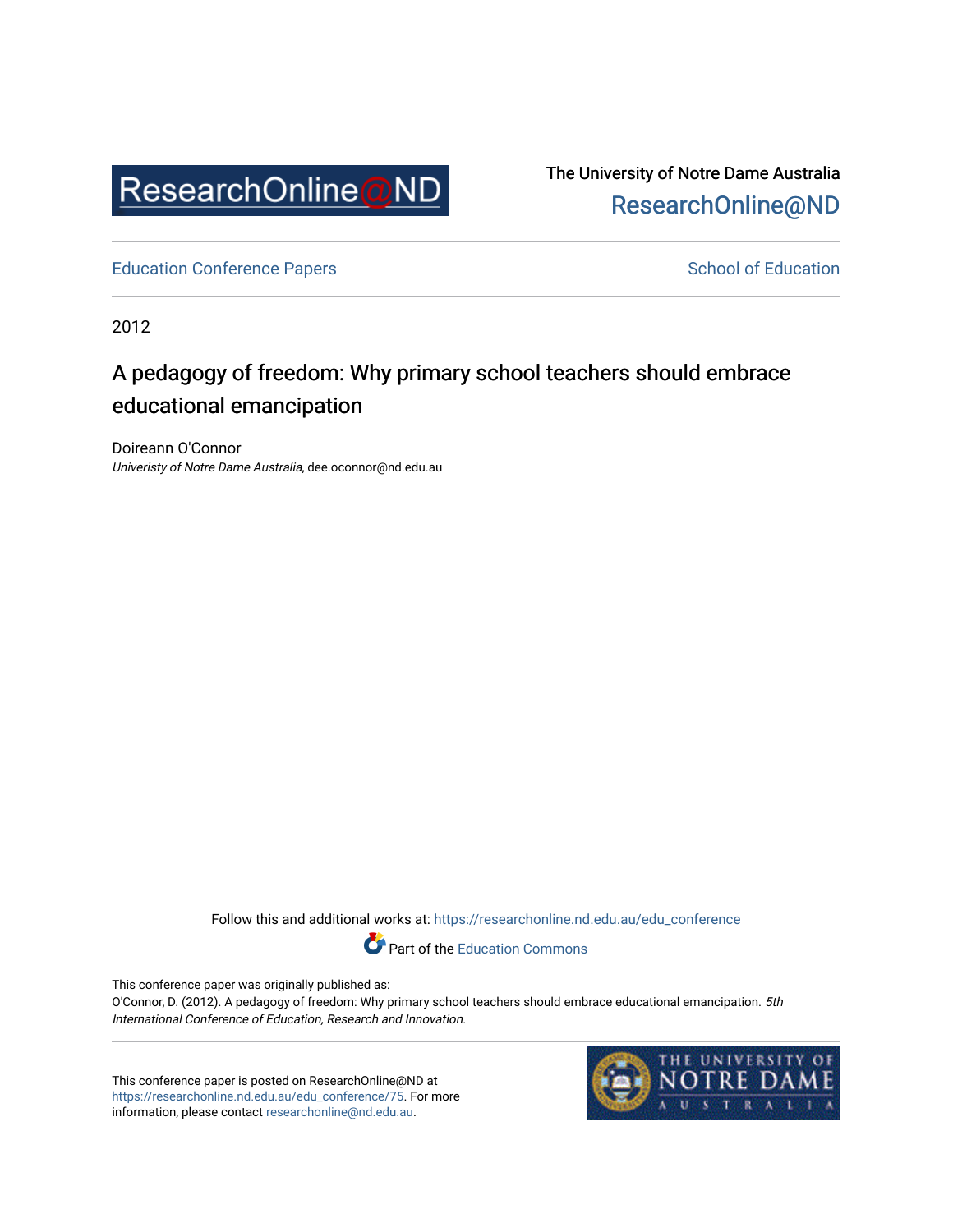# **A PEDAGOGY OF FREEDOM: WHY PRIMARY SCHOOL TEACHERS SHOULD EMBRACE EDUCATIONAL EMANCIPATION**

#### **O'Connor, Doireann**

*IT Sligo, Ireland oconnor.doireann@itsligo.ie*

#### **Abstract**

Rich stories of learning journeys that arose from a Life History Research Project resulted in the development of a growing awareness on the part of the author in the role that freedom can productively play within the primary school classroom. The stories that adults told of their most memorable learning experiences almost exclusively occurred outside of the classroom within play and social situations where they were free to engage in a meaningful and personalised learning experience. Learning stories involving risk and even danger, conflict and resolution, freedom from supervision and responsibility as a self-regulated mantle of growing maturity were common themes within the stories. The learning, when scrutinised, revealed deep learning within the domains of problem solving, inventiveness, innovation, creativity, coping skills, processing skills, emotional intelligence, personal happiness, belonging, identity, confidence, political ideology, ethical formation, interpersonal communication and many others. These domains are highly valued within the adult population. However, social change within modern childhood has resulted in many societies espousing social norms that result in children growing up within highly controlled environments with high levels of adult input, supervision, watchfulness, involvement and interference. The level of time spent indoors as opposed to outdoors has also increased dramatically between the last two generations (O'Connor, McCormack, Angus & MacLaughlin 2012). The consequences of this social change are largely unknown as of yet, however, it is surmissable that the impact on the development of skills that require freedom within childhood to flourish is at least a strong possibility. What will this mean for future generations? Who will lead? Who will innovate? Who will be happy?

The role of primary school is more than the development of academic skills such as numeracy and literacy; it is also preparation for life. The broader skillset that can be developed within child led activities has a role within the primary classroom. Educators who embrace a pedagogy of freedom will be well rewarded in many ways. They will enjoy rich integrated teaching experiences and will also experience the joy of seeing children reach their true potential in a supportive learning environment which the children and their teacher have created together within a partnership approach to childhood education that is based on mutual respect for the innate wisdom of all learners.

Keywords: Pedagogy, Freedom, Primary School, Teachers, Creativity, Holistic Education, Student Empowerment, Life History, Learning Stories.

## **1 INTRODUCTION**

The function of education can be considered as fostering the growth of what is individual in each human being. Herbert read (1949) believed that this was mainly possible through enabling students to engage with creative processes that are unique to them through the provision of an enabling environment and empowering teacher. Wood and Attfield (2005) agree with Read and write that creative learning occurs when students are provided with freedom to express their ideas and their feelings through exploration and experimentation. So freedom is an intrinsic part of a pedagogy that supports creative development, but is creativity that important?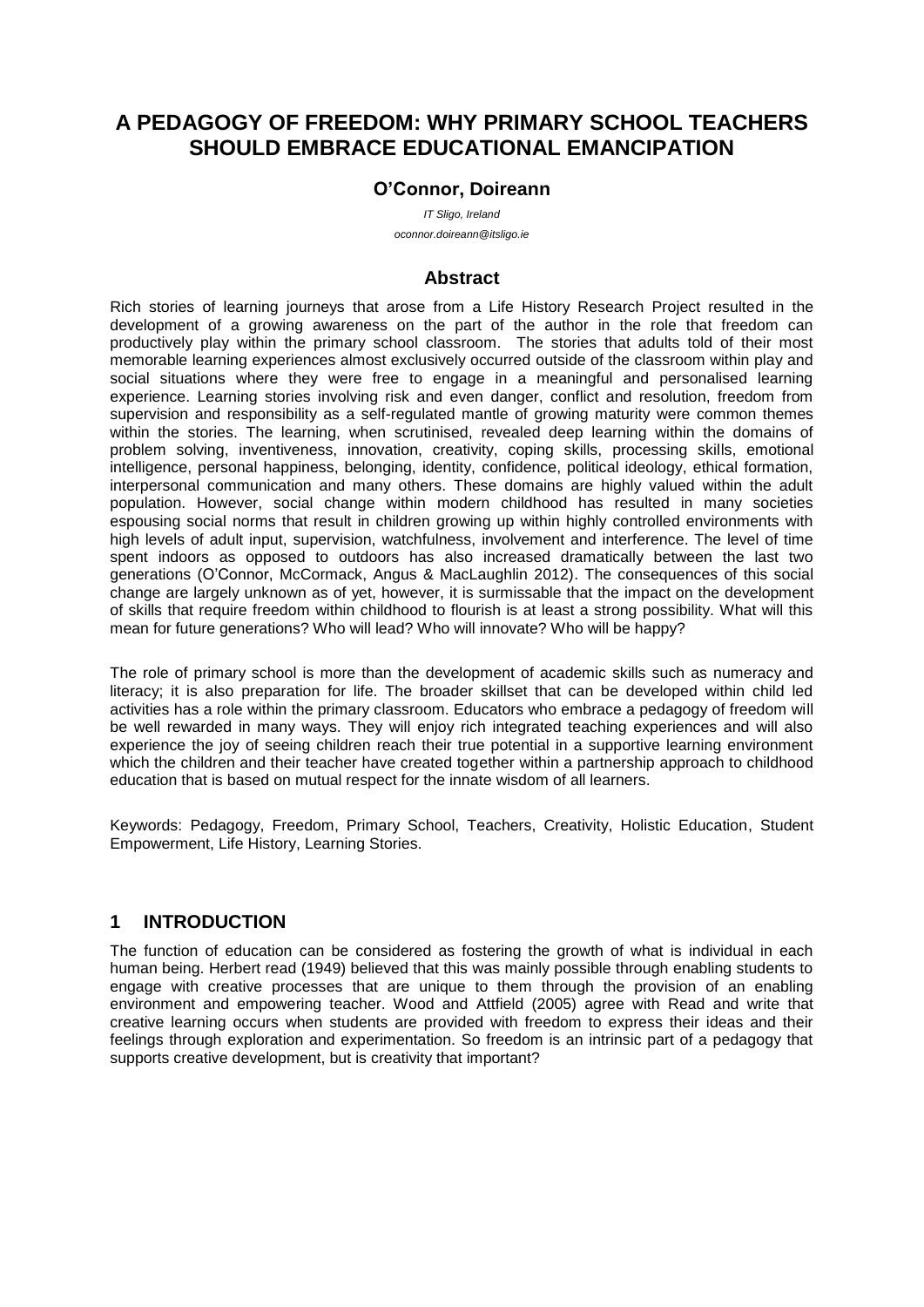# **2 CREATIVITY**

Creativity can be described as divergent thinking, a cognitive skill that is different to general intelligence (Sheaffer 2005). It is the ability to identify a solution to an issue or problem that is innovative and novel in its essence but also of value, either to the individual creator or to society in general. Creativity is often viewed within the artistic domain. It is true that within artistic expression, creativity must be present. Within this context, the issue is internal to the artist and solved by the creation of a unique expression in the form of the creative product. However, creativity is the vehicle; art is merely the creative output. Creativity is equally possible in any genre. In many disciplines, creativity is called innovation, probably because of the association of creativity as artisticness. Smolucha and Smolucha (1986) see creativity as the collaboration of imagination and the ability to tenaciously think out and follow the steps involved in expressing imagination in a form of reality. Application of this definition to science, technology, industry, social issues and so on infinitum demonstrates endless possibilities for creative output.

Creativity has the power to change societies in fields as wide ranging as economics, medicine, science and culture. It is inherently valued by the human race. It is founded within an individual's ability to play and to explore (Boden, 2001). Within the ability to explore, a high degree of natural playfulness is necessary. Can playfulness be developed without the magical experience of childhood play? Many, including the author, believe not (Piers & Landaue, 1980). True play requires a level of freedom that results in it traditionally being an 'out of school' activity. However with modern childhood being so structured within the confines of adult supervision (O'Connor, McCormack, Angus & MacLaughlin 2012), it is time that teachers reflect on freedom as a vehicle for creative learning and consider its expansion within the classroom. Because of the value of all levels of creative development for both individuals and society, it is imperative that our educational systems meet the creativity challenge.

Freedom is a reoccurring theme in creativity literature. Freedom and space, both physical and meta physical, are essential elements of the creative process. Freedom allows all the described elements of creativity to flourish – discovery, investigation, communication, fluency, imagination, flexibility and originality (Lowenfeld & Brittain 1987, Larkin 1981, Luquet 2001). Gardner (1990) describes creativity as a process of perception, production and reflection and also stresses the need for freedom to explore the concept of meaningful projects in education that enable students to engage with their own creativity and develop processes and products that were never envisaged by the educator.

# **3 LEARNING STORIES**

During Life History interviews with creative people, learning stories emerged that captured the essence of what depth of learning can occur when children are free to learn. One question asked of participants was what their favourite thing about school was. One participant, not even attempting to be funny, answered after a period of thought with furrowed brow, 'Saturdays'. When asked why Saturdays were so good, she went on to describe a feeling of 'adventure', a sense of 'not knowing what would happen' and that 'anything could happen'. This excitement triggered by an element of risk or uncertainty about the immediate future is a key element of any creativity supporting educational experience. That this participant remembered it as almost exclusively an out of school activity is a great pity for creativity development through the integration of risk and uncertainty has a place within a pedagogical approach that appreciates the key role that freedom plays within such a learning experience. When asked to describe her favourite Saturday experience, the participant told a very rich story of getting trapped in a five foot deep ravine and her friends making a human chain to rescue her. She described the memory as infused with the smell of the soil as her hands dug in and the feeling that her heart would burst with joy that she had such friends. The sense of identity and belonging that are central to this learning story are a crucial milestone in the development of the self confidence that allows her to express herself within creative mediums, an activity that always incorporates risk and as such can only easily be embraced by confident people. When asked if she could ever remember having feelings like these within the classroom, she recounted the story of a substitute teacher who took the class for one week while their normal teacher was absent. She was eight years of age at that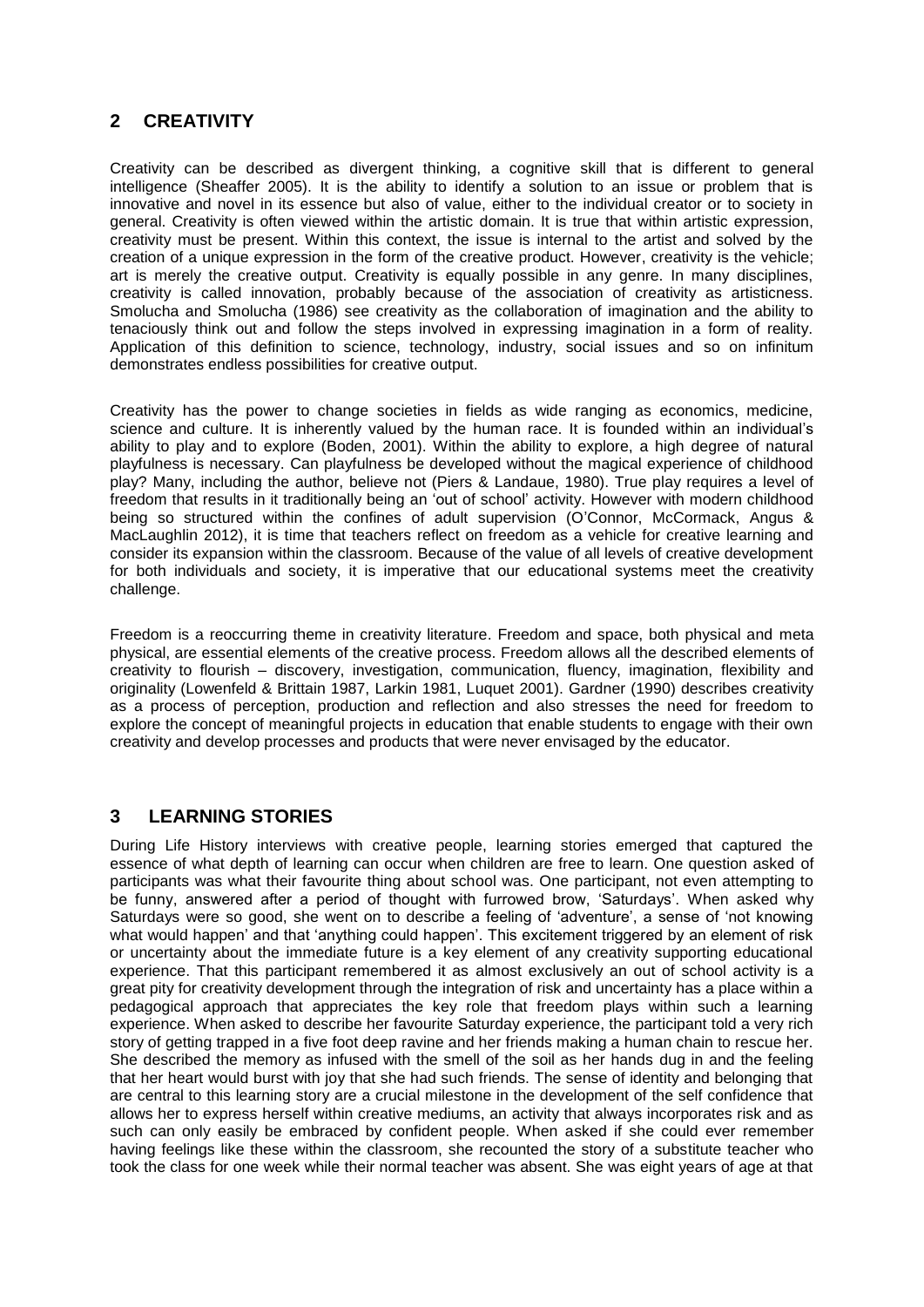time. She spoke of that week as 'fun', something that school was often not. She remembered a week long project on dinosaurs.

'My class was mostly boys and I remember thinking that they would love it but that myself and the other girls were being a bit short changed but as the project evolved it became something I had never experienced before at school, it was engrossing, I dreamt about it at night and couldn't wait to get to school each morning'.

What she is describing is the process of flow as identified by Mihalyi Csikszentmihalyi. Flow is true engagement to the point where the learner is absorbed in the activity, stimulated by it and completely in tune with their own learning. It is a magic space where creativity is at its most potent and it is marked by a feeling of *loving* the activity. What did the dinosaur activity involve?

'It started with drawing and painting different types of dinosaurs, diplodocus, tyrannosaurus rex, you know, the usual [laugh]. Then we made mesh and paper mache sculptures of them all. I remember we wrote the story of their lives as if they were like us, we gave them nicknames and families and hobbies [laughs]. We took it in that direction but it was all encouraged by the teacher or at least he didn't seem to mind. In the process, of course we learned lots of natural history about what type of world each dinosaur lived in. I also remember being fascinated by the paper mache. It was so gooey but went hard all by itself, I loved all the painting too and having the freedom to do things your own way. Of course there were little arguments in the group about things like what shade of green or brown was right but we worked all those out ourselves. It felt great when the class listened to me. Like I was a knowledgeable person. I remember liking some of the kids in my class that I hadn't really liked before [pause] God, it was a great week. Do you know what we did at the end of it? We choose a charity by looking at loads of them and talking about who deserved help more and why, I remember we all wanted to help children in poor countries get access to school [laughs] what were we like? Most of us spent most of our time dying to be out of school [laughs]. We sold raffle tickets all through the community with the dinosaur sculptures as the prizes and raised lots of money for those school-less children [laughs]. I suppose that the community just supported it to help out, I don't suppose anyone really wanted a dinosaur sculpture made by eight year olds [laughs].'

What the participant is describing is unified learning through project work. A wonderful medium for developing creativity. The dinosaur project taught the children natural history, science through material change, maths through working with dimensions, language and vocabulary development as well as negotiation and interpersonal skills through group led activity, self-esteem through team esteem, social conscience development and philosophical debate through the identification of people in need discussions, social entrepreneurship and planning through the execution of the fundraising and a deepening sense of belonging through the involvement of the community. What a great teacher that substitute was and what a wonderful pedagogy of freedom he espoused.

## **4 THE ROLE OF THE TEACHER**

The role that the teacher plays in the development of student creativity is one of guidance rather than control (Epstein 2009). They can guide the creative process in a positive way through numerous actions and attitudes. They can create a creativity fostering environment and atmosphere of openness and sharing. They can supply access to space and time and materials that allow creative projects to flourish. They can also adopt an appropriate approach to observation, to facilitation and even, when necessary or systematically required, to assessment. . It is important that the teacher is aware of these creative processes, can recognise them and limits their verbal input to open-ended questions that will help the students to understand the process rather than be interpreted as a judgment of the product. Any non-questioning comment can be interpreted as a judgment and thus destroy the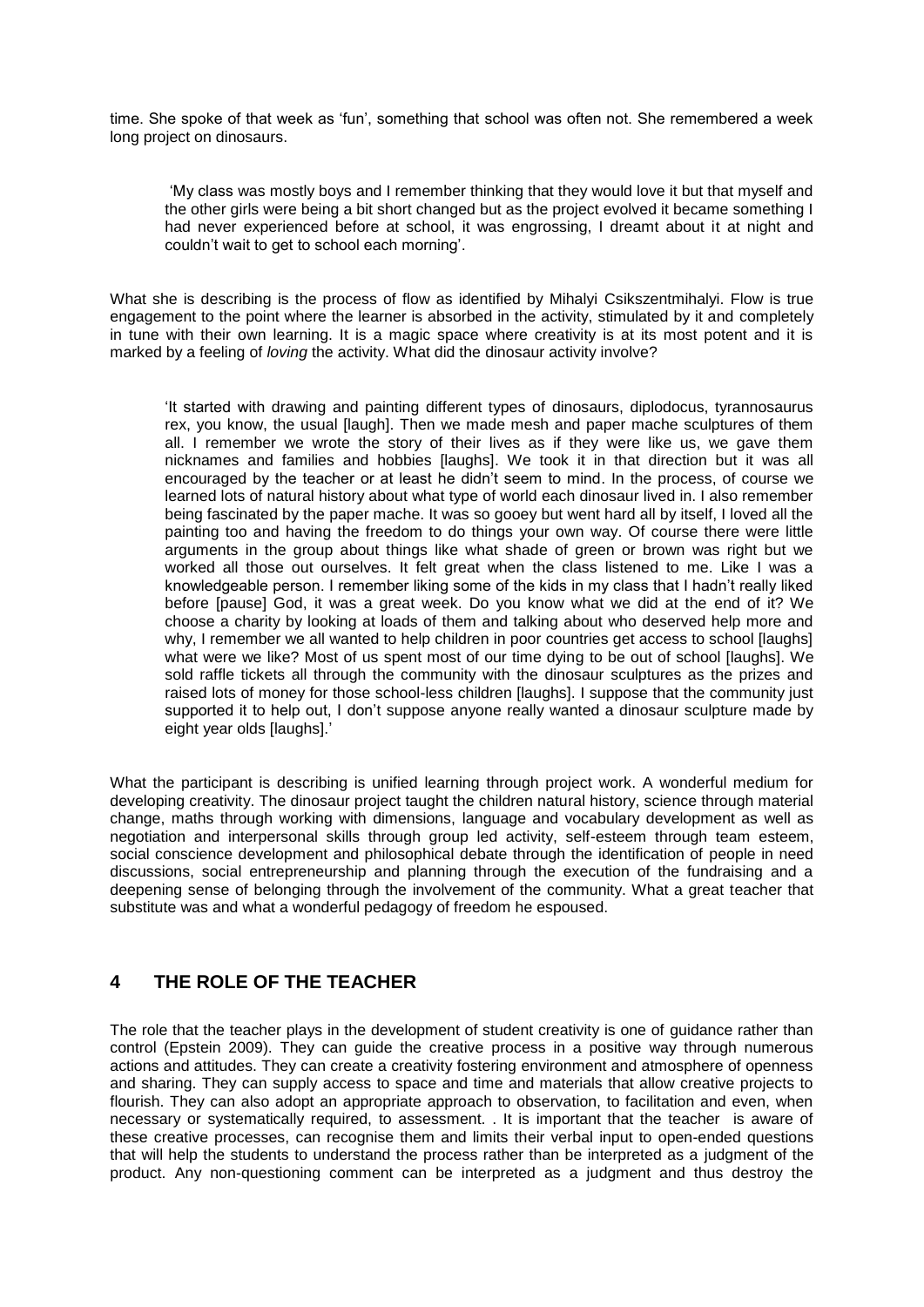students' spontaneous enjoyment of the creative process, thereby damaging their innate motivation to engage in creation and damaging their creative development (Luquet 2001).

Lowenfeld and Brittain (1987) explain that in an educational setting, art and creativity are not synonymous. While all art outputs are intrinsically creative not all art experiences are creative and not all creative processes are experienced through art. Instead creativity in an educational art process can be stifled by an overly involved or directive teacher just as creativity can be developed through many mediums and many subjects given the correct environment and a creativity empowering and facilitative teacher. Eglington (2003) elaborates on this by describing this type of teacher as one who encourages investigation, communication and discovery. These are skills that could relate to almost any conceivable educational project. When a student is engaged in a quality creative process and is demonstrating these skills, the teacher should not interrupt but instead provide silent but empathetic support for the student and the process (Matthews 1999, 2003, Gallagher 2004, Lowenfeld & Brittain 1987)

## **5 UNIFIED LEARNING**

Within a primary school setting, the opportunities for creative development are influenced by both the curriculum and by the teachers approach to learning (Craft, 2005). A classroom where unified learning such as the dinosaur project in section 3 are embraced are better for creativity development than compartmentalised learning which occurs when focusing on one subject at a time. Interdisciplinary and transdisciplinary learning both offer opportunities for unified learning and classroom where they are encouraged will offer more opportunities for creativity (Craft, 2005). Interdisciplinary learning is where two or more disciplines are brought together to form new knowledge (Boix-Mansilla & Gardner, 2003). An example is studying evolution through a variety of mediums, such as archaeology, paleontology, biology, theology and so on (Craft, 2005). Transdisciplinary learning is where closely related subjects can be used together to learn new knowledge (Nikitina & Mansilla, 2003). Examples include science and maths, history and geography, language and literacy and so on. This approach is very achievable within primary schools as each class has one teacher rather than a team of subject teachers as exists within later educational structures. One teacher working with a group of children can build interdisciplinary and transdisciplinary learning approaches within their group.

# **6 A PEDAGOGY OF FREEDOM**

Teaching in order to develop creativity within the individuals of a primary school class is centered within an ideology of learner empowerment that is the central axis of a pedagogy of freedom. There are ten things a teacher can do to engender creative development within their classroom. The ten are represented within figure 1. The themes emerging from this list are student encouragement, value, respect and empowerment.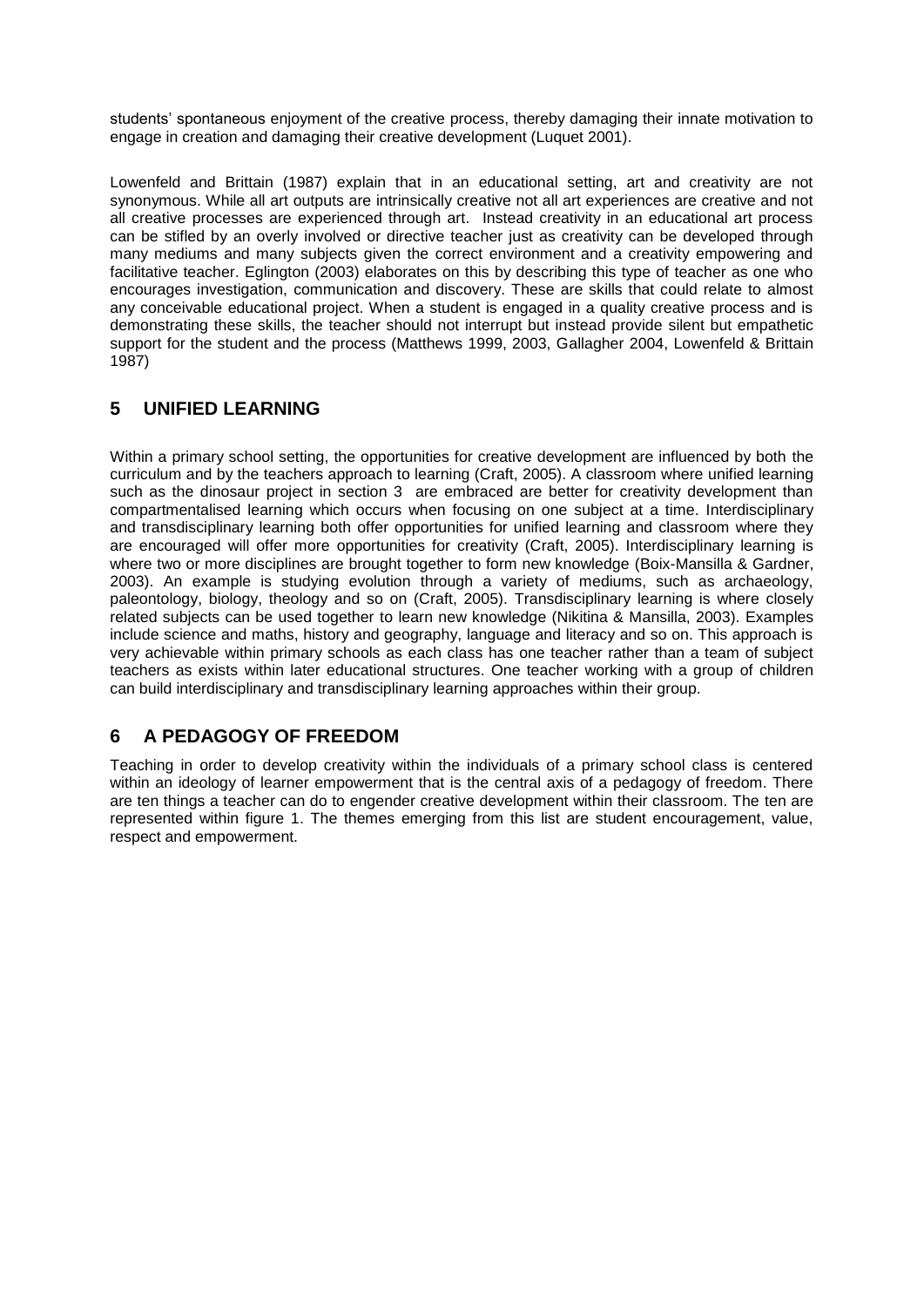#### **Figure 1**

Ten things a primary school teacher can do to engender creative development within their classroom.

- 1. Pass control to the learner
- 2. Encourage co participation between students and teacher in the development of learning strategies
- 3. Encourage innovative contributions
- 4. Encourage questioning, inquisitiveness, issue and problem identification.
- 5. Encourage creative learning on both an individual and group basis.
- 6. Be learner considerate, see students as individuals and respect them as individuals.
- 7. Ensure all students contribute
- 8. Place value on their ownership and control of the learning processes as well as on their individual and group contributions.
- 9. Build interdisciplinary and transdisciplinary learning into their session plans
- 10. Commit to regular reflection on freedom levels within their classroom and

how this is impacting on student empowerment to enter their creative flow

In order to take this empowerment approach to freedom within their classroom, the teacher themselves must be an open and confident person, ideally one who is engaged on some expressive level with their own creative and free self (Gale 2001, NACCCE 1999:90).

## **7 THE STEPS WITHIN EDUCATIONAL EMANCIPATION THAT FORM A PEDAGOGY OF FREEDOM**

Many theorists have written on the theme of pedagogical approaches that foster children's creativity in primary school (Balke 1997, Beetlestone 1998, Craft 2000, Edwards & Springate 1995, Fryer 1996, Halliwell 1993, Hubbard 19996, Jeffrey & Wood 2009, Kesler 2000, Shallcross 1981, Torrance 1984, Woods 1990, 1993, 1995, 2005, Woods & Jeffrey 1996, Woods, Jeffrey and Liebling 2001, Jeffrey & Craft 2004a, 2004b). They combine to give a clear and consistent message on pedagogical approaches for creative development in the primary school classroom.

These steps form the basis of a pedagogy of freedom which embraces student empowerment and thereby nurtures creativity. The first step a teacher must take is to create a holistic learning environment and atmosphere where the children are comfortable, happy and at ease. Including the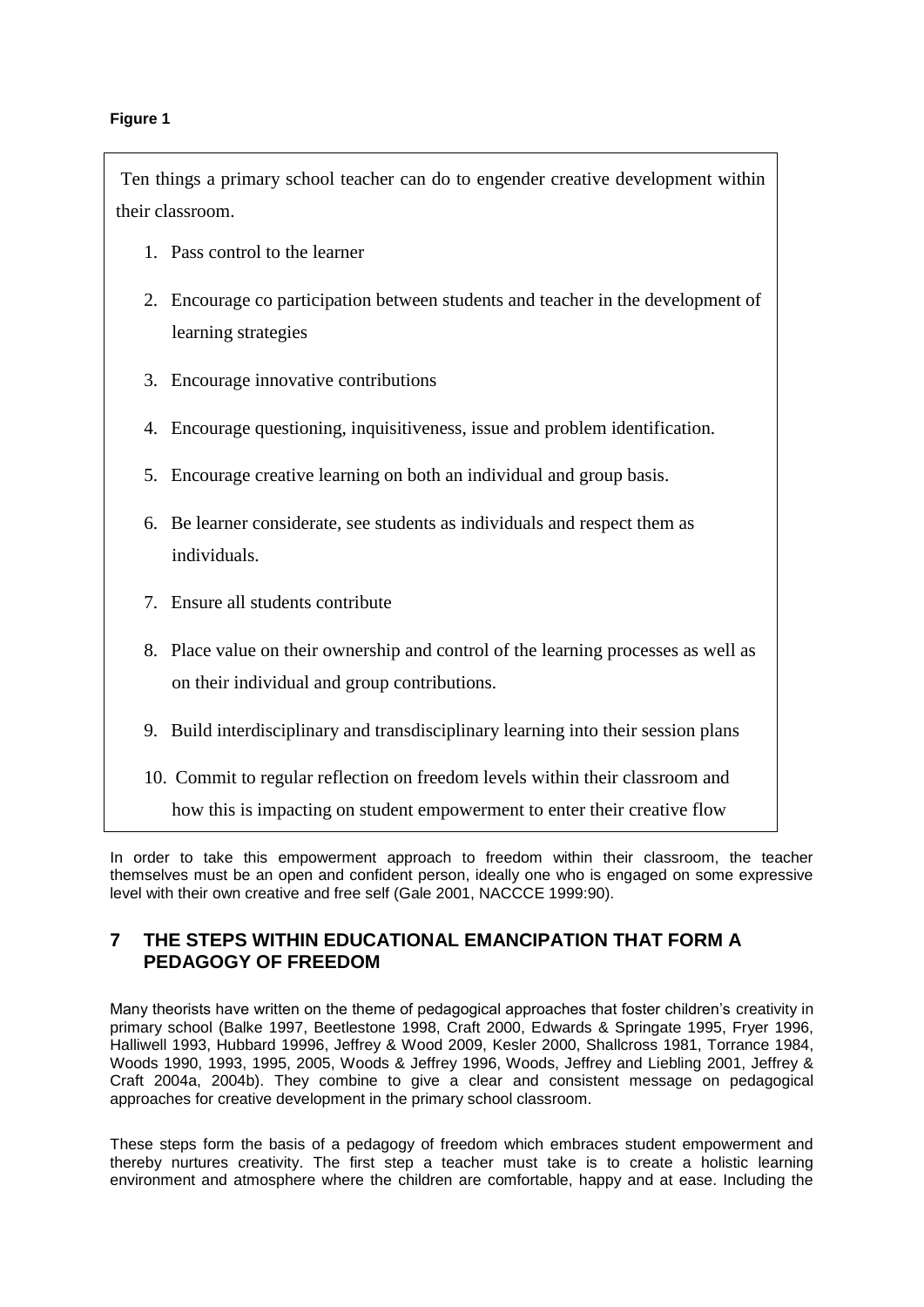children in the environmental design so that they are empowered to impact on their physical learning space can also be an effective method of creativity pedagogy (QCA, 2005a, 2005b).

The attitude of the teacher and how they communicate this to the children is of paramount importance. Creating an awareness in the group that the children can go to far reaching places within their imagination and within their work is part of this attitude. Nurturing the motivation to be creative by supporting children to find personal relevance in their learning activities. Identifying with children what their strengths and interests are and providing hands on opportunities to approach them creatively will most likely result in those opportunities being utilised by the children in effective and meaningful ways (NACCCE 1999). Encouragement and reward are important themes within creativity pedagogy. Encouraging divergent thinking, celebrating difference and rewarding expression and courage will all contribute to the development of creativity for this age group (QCA, 2005a, 2005b).

Teacher reflection on the sense of time rather than hurriedness afforded the children and a resultant time attitude based on patience and the communication of a sense of time and space will be beneficial for student processing creative concepts. This is essential even if the teacher is under curricular coverage pressure. Reflection on how to achieve curricular goals and maintain a sense of unhurriedness within the classroom is a key task for the teacher who wishes to support developing creativity.

The integration of the curriculum within a interdisciplinary and transdisciplinary approach as outlined by previously discussed (Boix-Mansilla & Gardner, 2003, Nikitina & Mansilla, 2003) is upheld as an important aspect of a pedagogical approach underpinned by the principle of freedom. When integrating learning across disciplinary lines it is also important to integrate the senses to ensure sensory integration as an aspect of interdisciplinary learning. An example of this is using art as visual stimulation while teaching history and integrating time and place scents that incorporate a geographical as well as a historical and potentially a scientific context. This integration is also another way of bringing learning alive for the children, a recommendation of all who study developing creativity. Alive learning motivates and stimulates the children, helping them to find personal relevance and meaning in their learning which opens up vast vista of creative potential. Using pedagogical approaches that seek to integrate subjects and bring learning alive also results in greater depth of learning and deeper knowledge acquisition, both inherently important aspects of creative development. Expanding the creativity horizons of the children to include access to working with other creative people both in and out of the classroom also stimulates interest and curiosity as well as providing unique educational experiences which are beyond the limits of the teacher.

The final theme within pedagogical literature reiterates the central role of empowerment. Involving the children in decision making about how collectively the class should or could approach certain learning goals will increase their motivation, levels of commitment, engagement and enjoyment. The pleasure principle that underpins early childhood learning, is still very much part of primary school learning and as such, its incorporation into ones pedagogical approach is vital. Principles of democratic education are evident within this theme. This is founded on a principle of respect for child as an individual and as part of the group. Elevation of the children to co-participant rather than student, where they are fully engaged in the design of the curricular approach is the essence of this respect. This offers vast opportunities to excite and structure learners and references the universal principle of freedom within all creativity development regardless of age. The more a child's will is present in any activity, the richer and deeper the emergent learning.

## **8 CONCLUSION**

This holistic and involved pedagogical approach requires a great deal of skill on the part of the teacher (Steiner 2000, Sawyer 2004, Wegerif 2004). As such it has repercussions for teacher training programmes as well as in-service and professional development measures for primary school teachers. However the holistic and integrated empowerment model of learning is indisputably a contributor of creative development (William & Young 1999, Csikszentmihalyi 1988,1994,1999, Nicol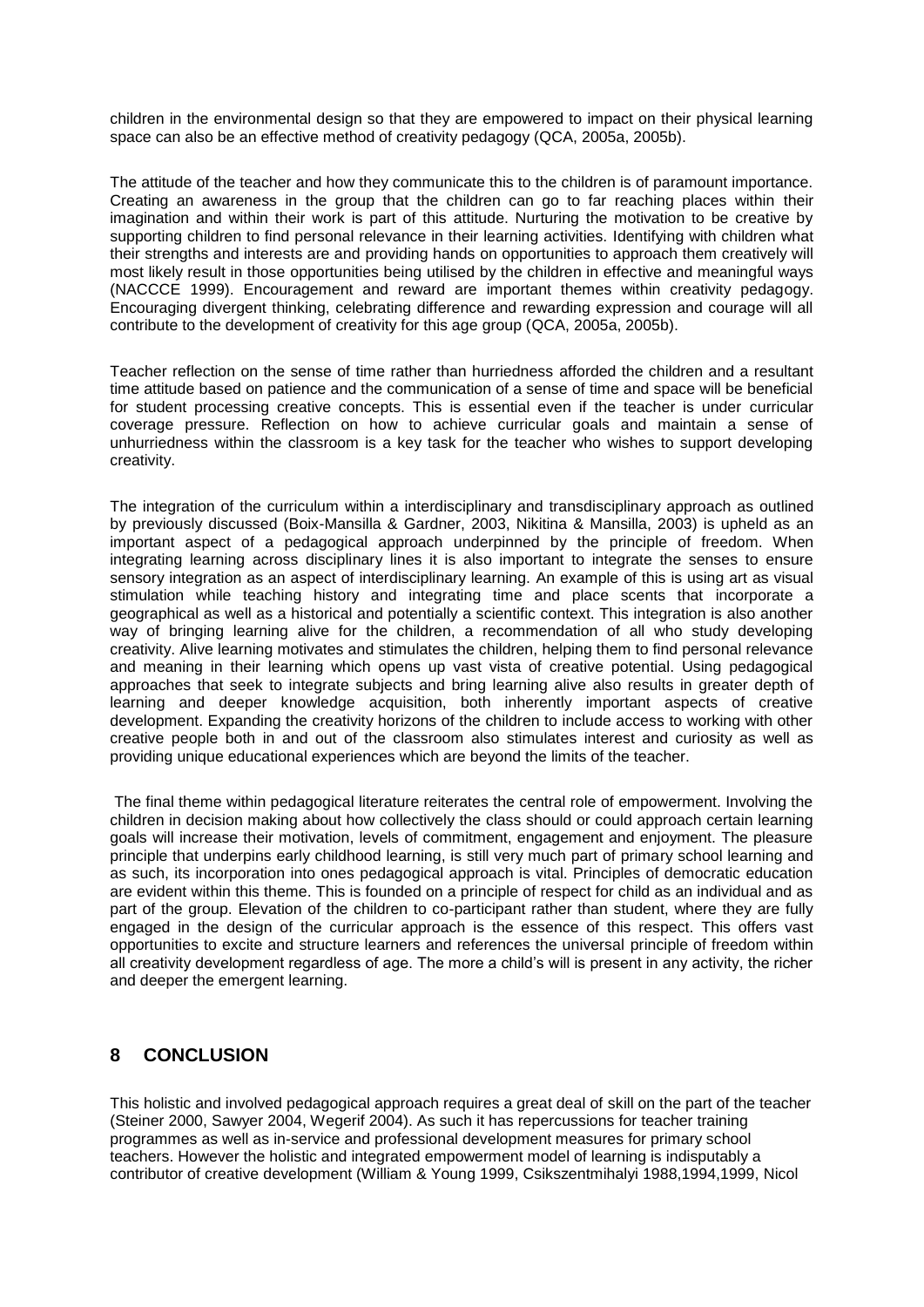1998,2003, Bohm 1989). As the basis of the skill needed for this pedagogical approach is first and foremost based on the attitude of the teacher and their commitment to creativity as well as an openness to student empowerment, it also has implications for student teacher selection procedures. In addition, the policy implications are clear. At present we operate within a primary school pedagogical approach that prioritises teacher autonomy. While this has its strengths, it also means that that some children will have creativity developing educational experiences and some will not. Without significant policy change and additional teacher training, the opportunities for creative development within primary schools will remain a matter of chance.

#### **REFERENCES**

- 1) Balke, E. (1997). Play and the Arts: The Importance of the Unimportant. Childhood Education. 73(6), Pages 353-360
- 2) Beetlestone. F. (1998) Creative Children, Imaginative Teaching. Buckingham: Open University Press.
- 3) Boden, M.A. (2001) Creativity and Knowledge. In A. Craft, B. Jeffrey & Leibling, M (Editors) Creativity in Education. London: Continuum International.
- 4) Boix-Mansilla, V. And Gardner, H. (2004). Goodwork Paper 26: Assessing Interdisciplinary Work at the Frontier: An Empirical Exploration of Symptoms of Quality. In Jess Soloman's (Editor) Series. Cambridge MA: Harvard University Project Zero.
- 5) Bohm, D. And Peat, P.D. (1989). Science, Order and Creativity. London: Routledge.
- 6) Brittain, W. (1979) Creativity, art and the Young Mind. New York, MacMillian Publishing Company.
- 7) Craft, A. (2000) Creativity Across the Primary Curriculum. London: Routledge-Falmer.
- 8) Craft, A., Jeffrey, B. and Leibling, M. (2001) Creativity in Education. London: Continuum.
- 9) Craft, A. (2003) Creativity in Education: Pedagogical and conceptual frameworks. England: Qualifications and Curriculum Authority.
- 10) Craft, A. (2005) Creativity in Schools: Tensions and Dilemmas. Oxon: Routledge.
- 11) Csikszentmihalyi, M., Gardner, H. and Fieldman, D.H, (1994) Changing the World, A Framework for the Study of Creativity. London: Praeger.
- 12) Csikszentmihalyi, M. (1990) The Domain of Creativity. In Runco, M.A. and Albert, R.S. (Editors) Theories of Creativity. Newbury Park, CA: Sage.
- 13) Csikszentmihalyi, M. (1999) Implications of a Systems Perspective for the Study of Creativity. In R.J Sternberg (Editor) Handbook of Creativity. Cambridge: Cambridge University Press.
- 14) Edwards, C.P. and Springate, K.W. (1995). ERIC Clearing House on Elementary and Early Childhood Education. <http://ceep.crc.uiuc.edu/eecearchive/digests/1995/edward95.html>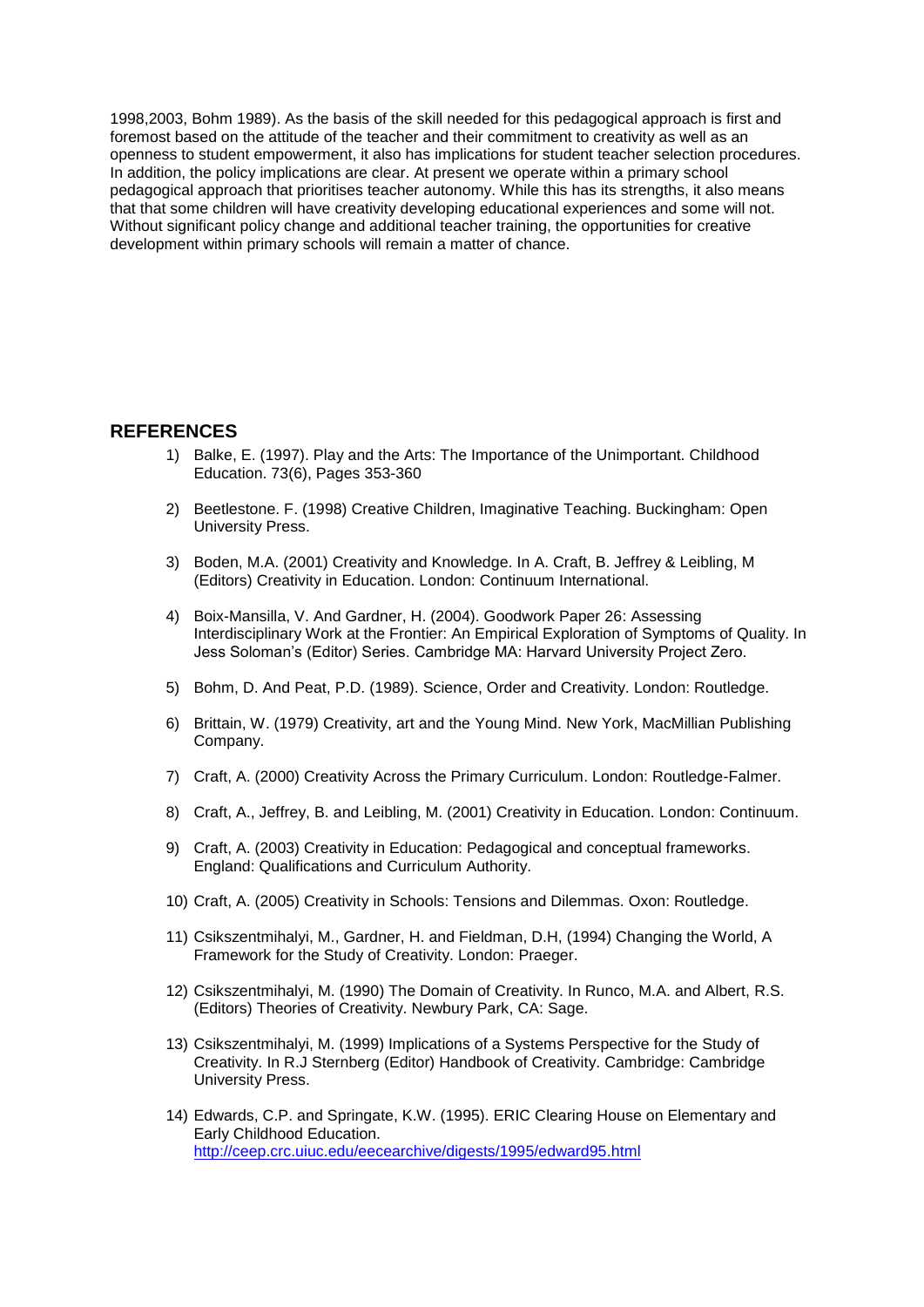- 15) Epstein, A,S. (2009) Me, You, Us. Social-Emotional Learning in Preschool. Ypsilanti, HighScope Press.
- 16) Fryer, M. (1996) Creative Teaching and Learning. London: PCP
- 17) Gallagher, M (2004) A Study of Spontaneous Drawings of Young Children; Implications for the Quality of the Learning Environment. IN: 'Questions of Quality' CECDE International Conference, 23-25 September, Dublin. Gate Lodge, St. Patrick's College, Drumcondra, Dublin 9. pp.102-111.
- 18) Gardner, H. (1990) Art Education and Human Development. California, Getty Publications.
- 19) Halliwell, R.S. (1993). Teacher Creativity and Teacher Education. In Bridges, D. And Kerry, T. (Editors), Developing Teachers Professionally. London: Routledge.
- 20) Hubbard, R.S (1996). A Workshop of the Possible: Nurturing Children's Creative Development. York, ME: Stenhouse Publishers.
- 21) Larkin, D. (1981) Art Learning and Teaching. Ireland, Wolfhound Press.
- 22) Kessler, R. (2000). The Soul of Education: Helping Students Final Connection, Compassion and Character at School. USA: Association of Supervision and Curriculum.
- 23) Lowenfeld, V. and Brittain, L. (1987) Creative and Mental Growth. 8th Edition. New Jersey: Prentice-Hall.
- 24) Luquet, G.H. (2001) Children's Drawings. A Translation from the French by Alan Costall. New York: Free Association Books.
- 25) Matthews, J. (1999) The Art of Childhood and Adolescence The Construction of Meaning. London, Falmer Press.
- 26) NACCCE (1999). All Our Futures: Creativity, Culture and Education. London: Department of Education and Employment
- 27) Nichol, L. (Editor) (1998) On Creativity: David Bohm. London: Routledge
- 28) Nikitina, S and Boix-Manzilla, V. (2003. Three Strategies for Interdisciplinary Math and Science Teaching: A Case of the Illinois Mathematics and Science Teaching Academy. Cambridge MA: Harvard University Project Zero.
- 29) O'Connor, D., McCormack, M., Angus, J. & MacLaughlin, P. (2012) Neighbourhood Play: parental perceptions and children's experiences. Preliminary Findings. At *Streets Ahead: Activating Child Friendly Spaces*. Dublin Castle
- 30) Piers, M.W. and Landaue, G.M. (1980) The gift of Play: And Why Children Cannot Thrive Without it. New York: Walker & Co.
- 31) QCA (2005a) Creativity: Find it, Promote it. Promoting Pupils Creative Thinking and Behaviour Across the Curriculum at Key Stages 1, 2. Video Pack. London: Qualifications and Curriculum Authority.
- 32) QCA (2005b) Creativity: Find it, Promote it. http://www.ncaction.org.uk/creativity/about.htm
- 33) Read, H. (1949) The Meaning of Art. London: Penguin.